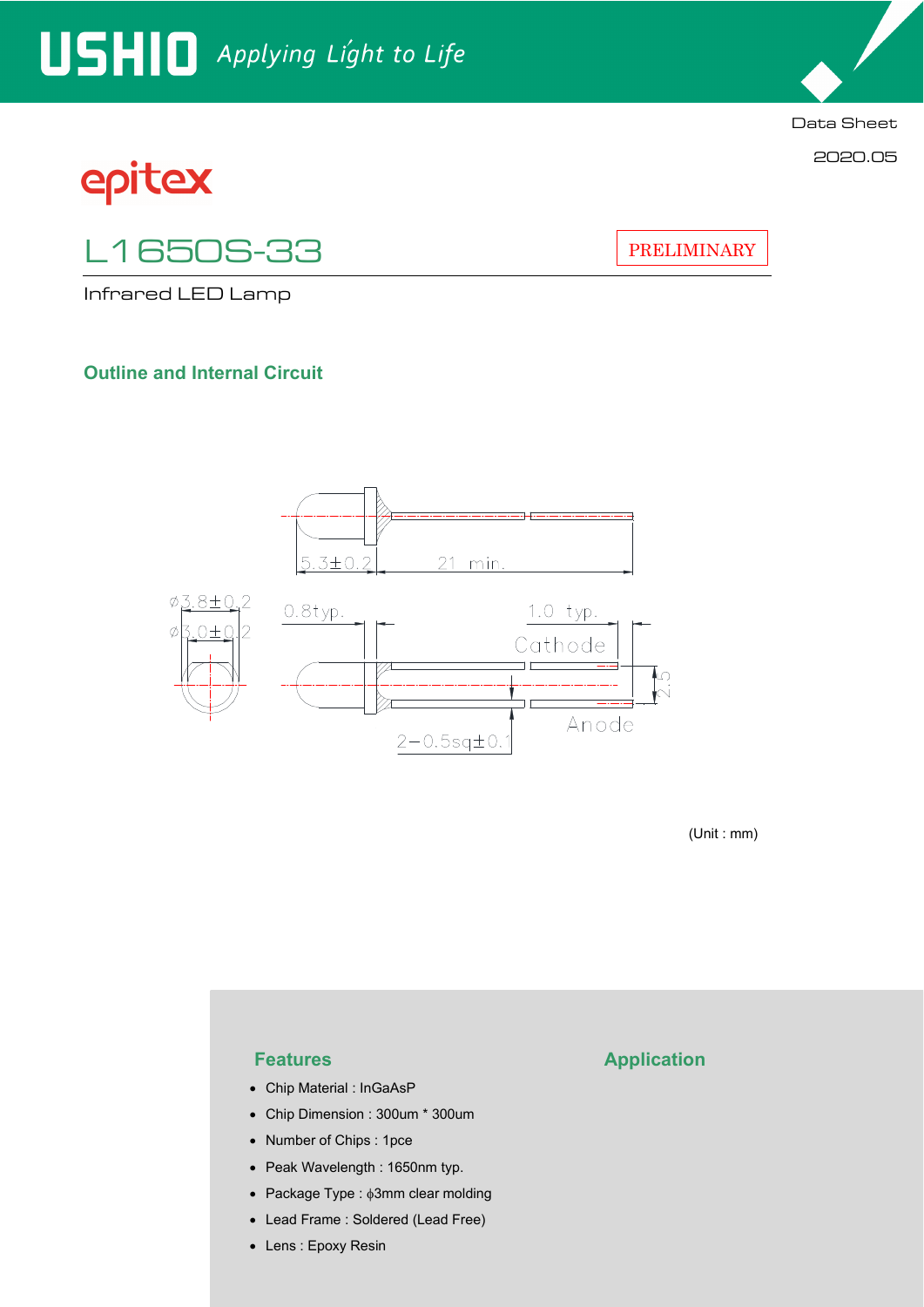

### **Absolute Maximum Ratings (Tc=25°C)**

| <b>Item</b>                  | <b>Symbol</b> | <b>Ratings</b>  | <b>Unit</b> |
|------------------------------|---------------|-----------------|-------------|
| Power Dissipation            | <b>PD</b>     | 130             | mW          |
| <b>Forward Current</b>       | IF            | 100             | mA          |
| <b>Pulse Forward Current</b> | <b>IFP</b>    | 1000            | mA          |
| Reverse Voltage              | VR.           | 3               | $\vee$      |
| <b>Thermal Resistance</b>    | Rthja         | 250             | K/W         |
| Junction Temperature         | Tj            | 120             | $^{\circ}C$ |
| <b>Operating Temperature</b> | Topr          | $-40 - +85$     | $^{\circ}C$ |
| Storage Temperature          | Tstg          | $-40 \sim +100$ | $^{\circ}C$ |
| <b>Soldering Temperature</b> | <b>TSOL</b>   | 265             | $^{\circ}C$ |

‡Pulse Forward Current condition : Duty 1% and Pulse Width=10us.

‡Soldering condition : Soldering condition must be completed with 3 seconds at 265°C.

#### **Optical and Electrical Characteristics (Tc=25°C)**

(\*: 100% testing, \*\*: reference value)

| <b>Parameter</b>            | <b>Symbol</b> | <b>Min</b> | <b>Typ</b> | <b>Max</b> | <b>Unit</b> | <b>Test Condition</b> |
|-----------------------------|---------------|------------|------------|------------|-------------|-----------------------|
| Forward Voltage             | <b>VF</b>     |            | 0.9        | 1.3        | $\vee$      | $IF=50mA*$            |
|                             | <b>VFP</b>    |            | 1.7        |            |             | $IFP=1A**$            |
| <b>Reverse Current</b>      | IR.           |            |            | 10         | uA          | $VR=3V^*$             |
| <b>Total Radiated Power</b> | PO            |            | 2.3        |            | mW          | $IF=50mA*$            |
|                             |               |            | 12         |            |             | $IFP=1A**$            |
| Radiant Intensity           | IE            |            | 16         |            | mW/sr       | IF=50mA**             |
|                             |               |            | 85         |            |             | $IFP=1A**$            |
| Peak Wavelength             | $\lambda p$   | 1600       |            | 1700       | nm          | $IF=50mA*$            |
| Half Width                  | Δλ            |            | 120        |            | nm          | $IF=50mA**$           |
| Viewing Half Angle          | $\theta$ 1/2  |            | ±21        |            | deg.        | $IF=50mA**$           |
| Rise Time                   | tr            |            | 30         |            | ns          | IF=50mA**             |
| Fall Time                   | tf            |            | 70         |            | ns          | IF=50mA**             |

‡Radiated Power is measured by G8370-85.

‡Radiant Intensity is measured by Ando Optical Multi Meter AQ2140 & AQ2742.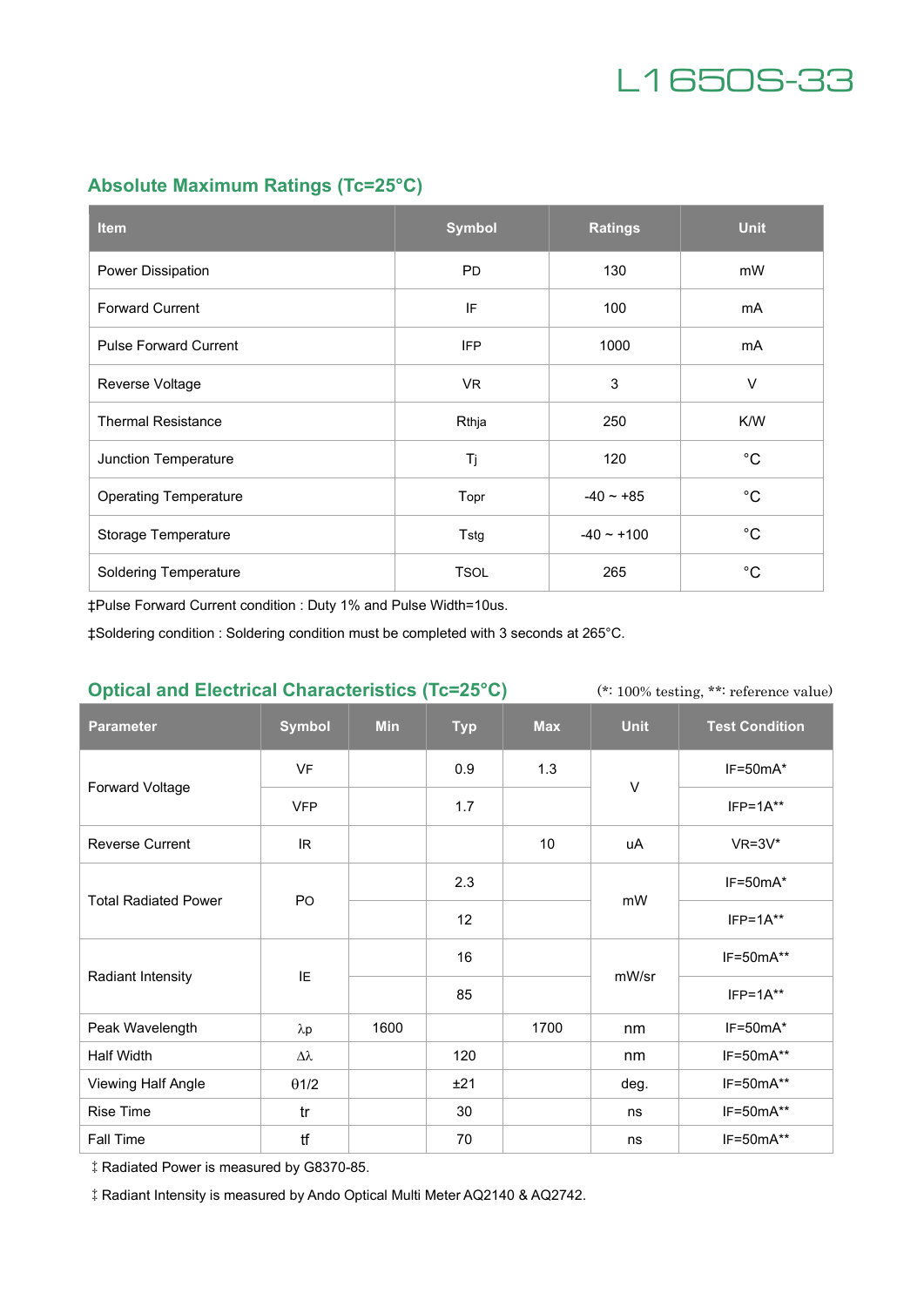

#### **Typical Characteristic Curves**

 $10^{1}$ 

 $10^{0}$ 

 $10^{1}$ 

 $10^{2}$ 

 $10^3$ 

 $\frac{1}{\frac{3}{2}}$   $\frac{1}{2}$   $\frac{1}{2}$   $\frac{1}{2}$   $\frac{1}{2}$   $\frac{1}{2}$   $\frac{1}{2}$   $\frac{1}{2}$   $\frac{1}{2}$   $\frac{1}{2}$   $\frac{1}{2}$   $\frac{1}{2}$   $\frac{1}{2}$   $\frac{1}{2}$   $\frac{1}{2}$   $\frac{1}{2}$   $\frac{1}{2}$   $\frac{1}{2}$   $\frac{1}{2}$   $\frac{1}{2}$   $\frac{1}{2}$   $\frac{1}{$ 

 $10^{4}$ 

 $10^5$ 

10Hz

 $10^6$ 



  $\frac{1}{\mathbf{0}}$  **20 40 60 80 100 Ambient Temperature (°C)**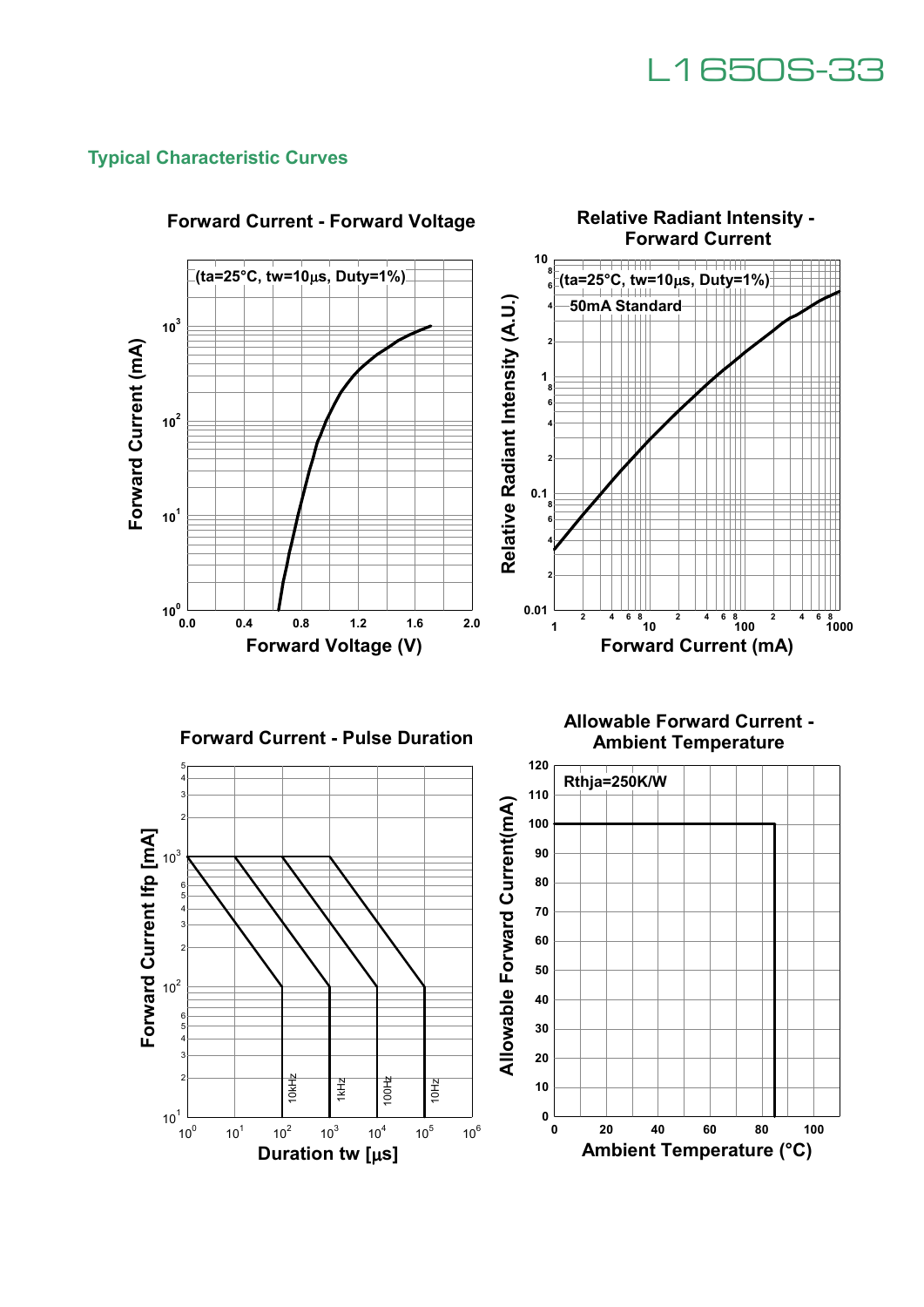## L1650S-33



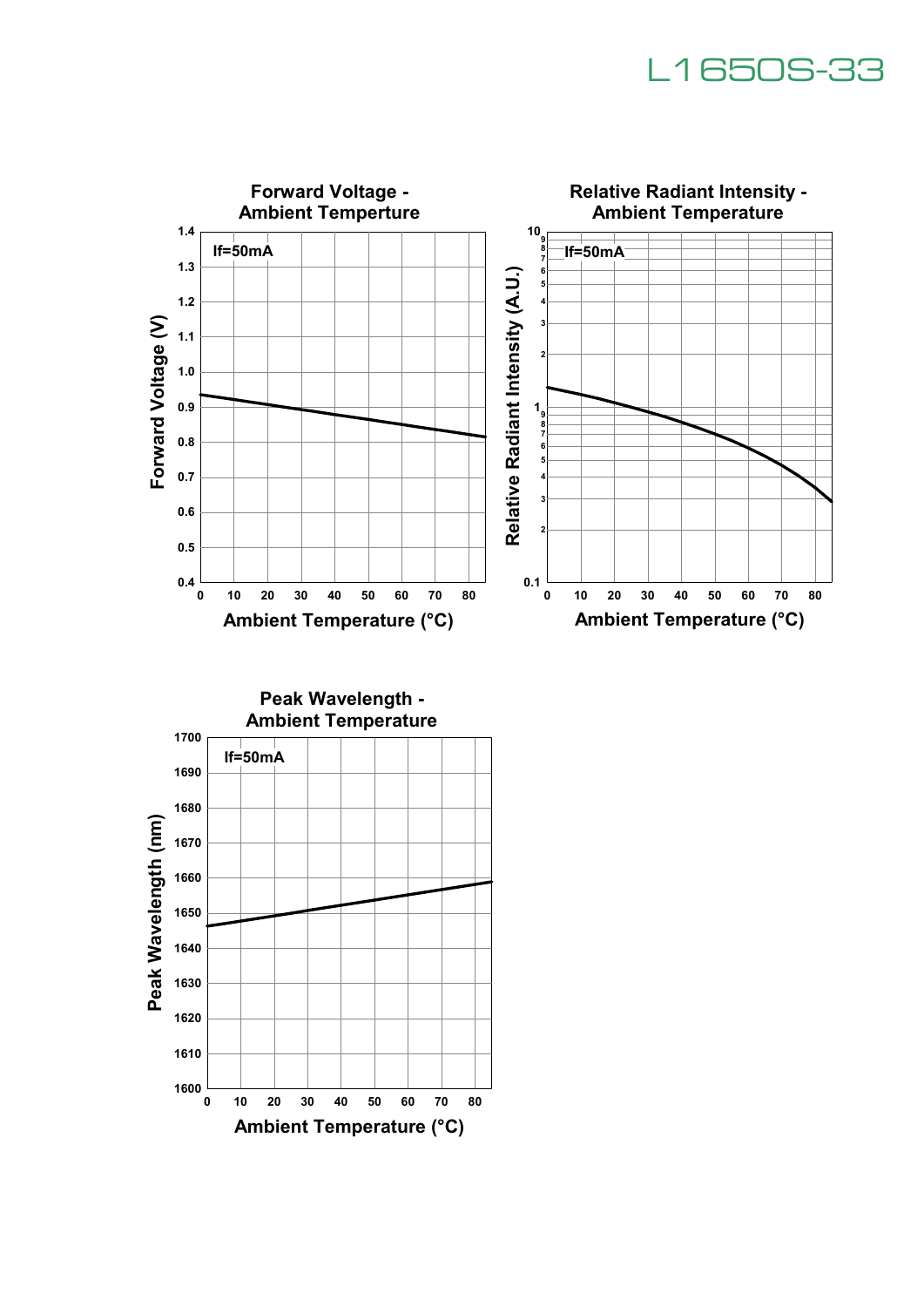## L1650S-33